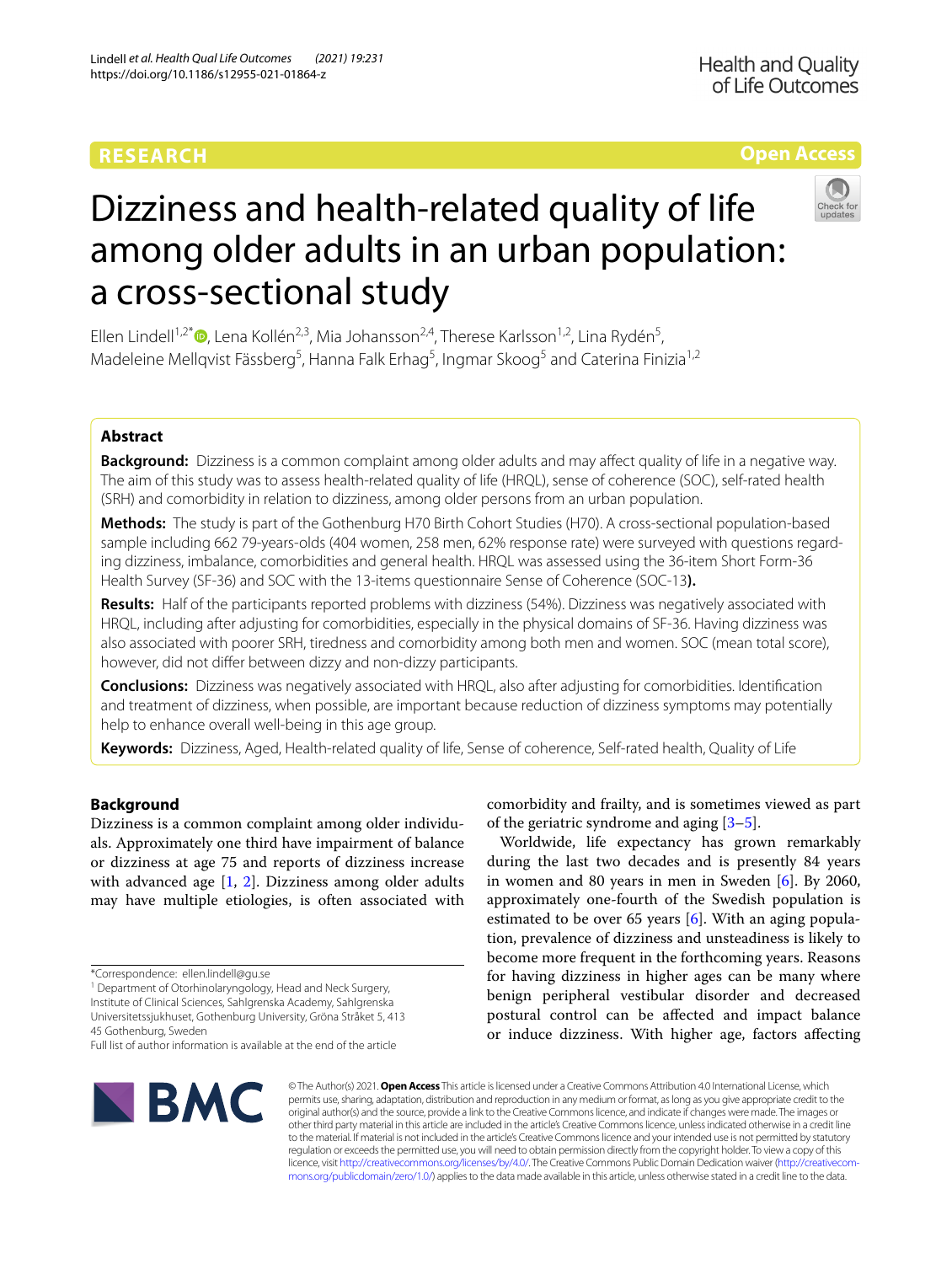balance such as multimorbidity, neuropathy, stroke, cardio vascular disease and impairment of joints like back pain become more common. Having dizziness can be a frightening condition and may increase risk of falls as well as enhance fear of falling and affect quality of life [\[7](#page-8-5), [8\]](#page-8-6). Furthermore, with higher life expectancy and longer lives, health-related quality of life (HRQL) may become a key outcome in surveys investigating older people.

HRQL is a multidimensional construct and used as an indicator of broad physical and mental health. It specifcally refers to the physical, psychological and social domains of health, seen as distinct areas that are infuenced by a person's experiences, beliefs, expectations and perceptions [\[9](#page-8-7), [10](#page-8-8)]. HRQL can be used to monitor changes of a disease as well as to assess the impact of illness burden of clinical conditions within general populations [\[11](#page-8-9), [12\]](#page-8-10).

The ability to stand and move safely is essential for living independently. Having dizziness, as well as impaired balance, infuences functional abilities such as moving around or walking and the inability to move safely may induce fear of losing balance and falling [\[13\]](#page-8-11). Having dizziness has been shown to correlate with increased number of comorbidities and reduced HRQL [\[3](#page-8-2), [5](#page-8-3), [14–](#page-8-12) [18\]](#page-8-13). Enhanced ftness level and being physically active, on the other hand, are associated with higher HRQL among older people [\[14](#page-8-12), [19](#page-8-14)], meanwhile those with dizziness have been found to be less physically active and to have more diseases [\[3](#page-8-2), [20\]](#page-8-15). Whether the reduction in HRQL is due to comorbidities, the dizziness symptom, or less physical performance is unclear. The Short-form 36 Health Survey (SF-36) is one of the most used instruments to assess HRQL worldwide and has been proven useful in monitoring health, estimating burdens of dis-eases, and evaluating medical treatment effects [[21\]](#page-8-16).

Self-rated health (SRH) is also a widely used, albeit more poorly understood, measurement when evaluating health. SRH is based on asking individuals to evaluate their global health status on a four- or fve-point scale, although the exact wordings and response options may vary  $[22, 23]$  $[22, 23]$  $[22, 23]$  $[22, 23]$  $[22, 23]$ . There is widespread agreement that this simple global question provides a useful summary of how older people perceive their overall health status, and in some cases, SRH has turned out to be a better predictor of mortality than objective health indicators [\[24](#page-8-19), [25](#page-8-20)]. SRH can be seen as a sensitive, but non-specifc way, to assess health and predict outcomes [\[26](#page-8-21)].

Antonovsky developed the theory of sense of coherence (SOC) in the 1970s focusing on factors that support human health and well-being. SOC refers to the ability to utilize internal and external resources to cope with stressors and maintain health. The concept aims to explain how people remain healthy rather than become ill. Antonovsky introduced three components: *Comprehensibility*, the extent to which one perceives events as making sense; *Manageability*, the extent to which one feels he or she can cope; and *Meaningfulness*, the extent to which one feels that life makes sense and that challenges are worthy of commitment. A high SOC has been shown to promote health and even reduce mortality and is related to good health especially in the mental dimension [\[27](#page-8-22), [28](#page-8-23)].

Only a few studies have focused on dizziness in relation to HRQL and SOC [[29,](#page-8-24) [30](#page-8-25)], where investigations are carried out on patients seeking medical care in balance clinics. A Swedish survey of patients sufering from vestibular disorders showed an association between unsteadiness, fall tendency and lower scores on SOC [[29\]](#page-8-24). None of the studies on SOC and dizziness have been population-based, targeting older people with general dizziness/unsteadiness.

The aim of this study was to assess HRQL, SOC, SRH and comorbidity in relation to dizziness among older men and women in an urban population.

#### **Methods**

#### **Study population**

This study was part of the fifth cohort of the geriatric population-based Gothenburg H70 Birth Cohort Studies, that studies health-related factors in older adults. Persons were selected from an urban population born in 1930 through systematic sampling based on date of birth using the Swedish National Population Register. Invited people included those living in either ordinary or special housing. A total of 1063 individuals (659 women, 404 men), all aged 79 years old, were invited to participate and 662 individuals (404 women and 258 men; 62% response rate) agreed to participate in the multidisciplinary survey. The study was conducted in 2009-2010. The participants were interviewed by a research nurse or physician at the neuropsychiatric outpatient clinic at Sahlgrenska University Hospital in Gothenburg, Sweden, or in the participants' home.

#### **Dizziness**

Study-specifc questions concerned dizziness, general health and tiredness. The main variable was the question concerning dizziness: "Do you have any problems with dizziness, impaired balance or unsteadiness?". The response alternatives were yes/no. If "yes", further questions included; "Duration of dizziness?" (seconds/minutes/hours); "For how long have you had dizziness?" (<6 months, 6 months–2 years, >2 years). "Do you have such dizziness that it hinders you in your daily activities? (yes/no). Dizziness triggered by; "Rising from supine to sitting position?" (yes/no), "When lying on the side?"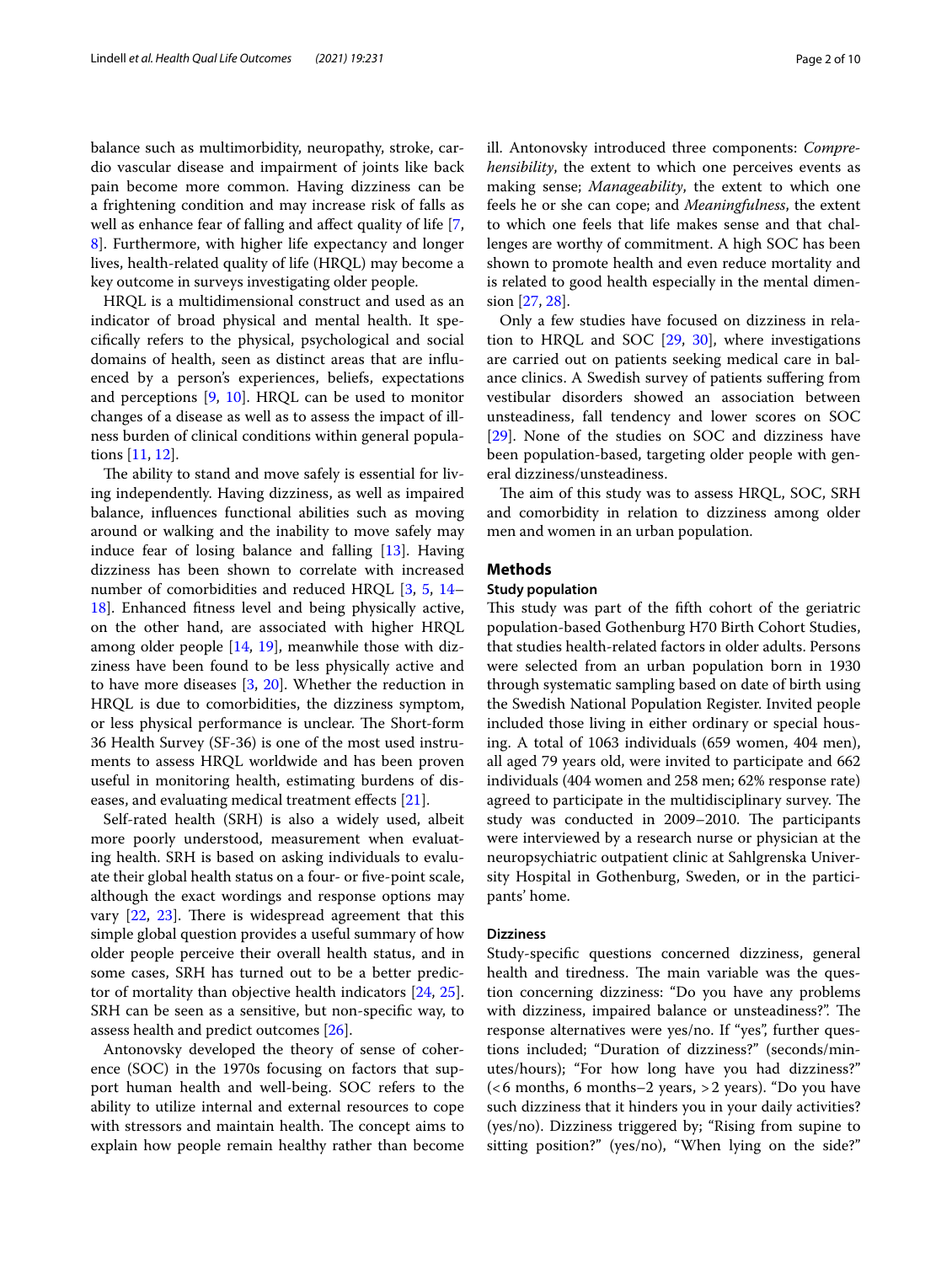#### **Characteristics of the participants**

The participants were asked about their current marital status, type of living, if they were dependent on help in activities of daily living (ADL) and instrumental activities of daily living (IADL) according to ten diferent functions from the Katz scale [[31\]](#page-8-26).

#### **HRQL**

HRQL was assessed with SF-36 which consists of 36 questions distributed over eight subscales: physical function (PF), role limitation due to physical problems (RP), bodily pain (BP), general health (GH), vitality (VT), social function (SF), role limitation due to emotional problems  $(RE)$  and mental health  $(MH)$  [\[21](#page-8-16)]. Every component is standardized and the scores range from 0 (worst) to 100 (best). Low scores represent low HRQL. The  $SF-36$  is a widely used instrument for measuring self-perceived physical and mental health status. Validity and reliability have been evaluated and confrmed in prior studies [\[32](#page-8-27)]. The instrument is translated to Swedish and has been validated in a representative sample of the population [\[33](#page-8-28)]. In this study a total of 471 participants (284 women, 187 men) answered the SF-36 questionnaire and mean and standard deviation (SD) was calculated for every domain of the SF-36.

# **SOC**

The SOC instrument was developed by Antonovsky to measure overall coping capacity during stressful situations and circumstances in life  $[34]$  $[34]$  $[34]$ . The 13 items questionnaire (SOC-13) used in this study is a shorter version of the original 29-item instrument. It is used to study three domains, namely; comprehensibility, manageability and meaningfulness. The total score ranges from 13 to 91 where each question is scored on a 7-point scale. The higher the score, the stronger the SOC. The validity of the questionnaire is reported to be acceptable and test– retest stable [\[35\]](#page-8-30). In this study a total of 452 participants (272 women, 180 men) answered the SOC-13.

#### **SRH, tiredness and comorbidity**

SRH was measured using the question, "How is your general health?" with response options ranging from "very good", "good", "poor" to "very poor". In addition, respondents also answered whether they felt well or generally tired (yes/no). Regarding diseases, the participants were asked about current conditions and diseases: "Have you been told by a medical doctor or nurse that you have or have had, any of the following diseases or disorders?" and were asked according to a list of conditions including: diabetes, hypertension, hyper or hypothyroidism, lung disease (chronic bronchitis, asthma, chronic obstructive pulmonary disease), cardiac infarction/heart failure, prior stroke, vision and hearing impairment and joint/ back problems.

#### **Statistical methods**

Mean, median and 95% confdence intervals (CI) or standard deviation (SD) of the mean were used for descriptive purposes. Mean and CI or SD were used for continuous variables while number and percent were used for categorical variables. Tests of diferences between the group with and without dizziness, and between men and women included Fisher's exact test and logistic regression for dichotomous variables, Mantel– Haenszel chi square test for ordered variables, Chi square test for non-ordered variables and *t* tests for continuous variables. Signifcance was always reported for two-tailed tests and the signifcance level used was 5%.

Backward multivariable linear regression was conducted  $(p<0.01)$  to identify factors and conditions influencing HRQL (SF-36 domains, 8 domains) as dependent variables. Beta-estimate, CI, *p* value and R-square were presented. The software used for the statistical analysis was SPSS 24 or a statistics program package developed at the Department of Geriatrics at University of Gothenburg (GIDSS for Windows).

#### **Ethical considerations**

The study was conducted according to the Declaration of Helsinki and was approved by the Regional Ethical Review Board in Gothenburg, Sweden. All participants gave their informed written consent before inclusion in the study.

#### **Results**

#### **Dizziness and unsteadiness**

More than half of the sample of 79-year-olds reported problems with dizziness or unsteadiness and no significant differences in prevalence were observed between men and women ( $n = 125$ , 50% of the men;  $n = 222$ , 56% of the women;  $p = 0.12$ ). The majority of the participants with dizziness reported problems with dizziness for more than six months (82% of the women, 78% of the men) and more than half of the participants with dizziness reported problems with dizziness daily or weekly (56% of the women, 57% of the men). Dizziness lasting for only seconds was the most common duration ( $n = 54$ , 65% of the men;  $n = 90$ , 65% of the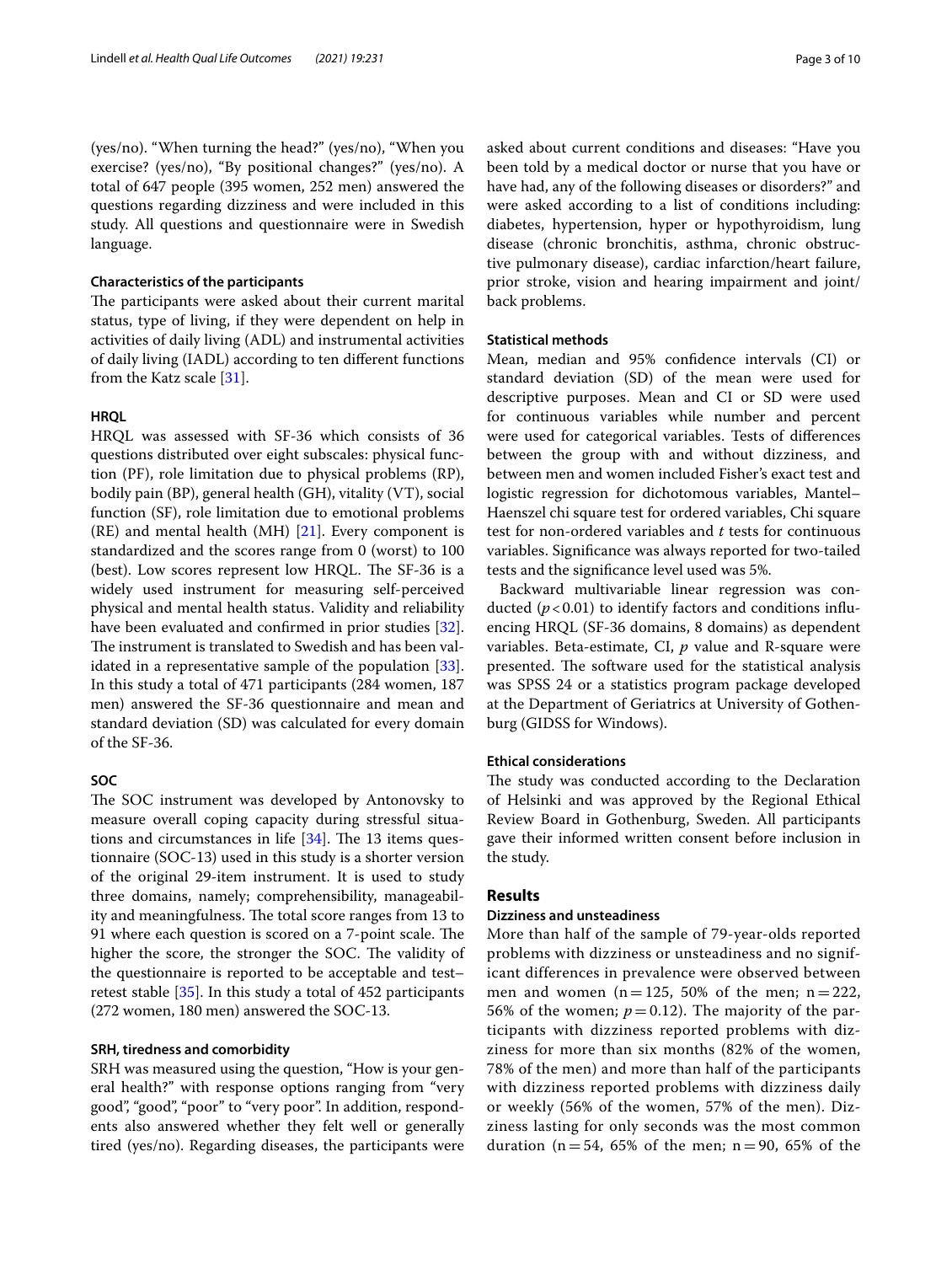women) whereas dizziness lasting minutes  $(n=20,$ 14% of the women;  $n = 16$ , 20% of the men) or hours  $(n=28, 20\%$  of the women;  $n=12, 15\%$  of the men) where not so common, also reported elsewhere [[18\]](#page-8-13). Dizziness triggered by rising up from supine position was the most common symptom  $(n = 46, 61\%)$  of the men;  $n = 68$ , 50% of the women) followed by dizziness triggered by positional changes  $(n = 24, 34\%)$ of the men;  $n = 48$ , 38% of the women) and by turning the head (n = 16, 24% of the men; n = 26, 22% of the women). More than one quarter of the participants with dizziness ( $n = 22$ , 23% of the men,  $n = 48$ , 31% of the women) reported that dizziness had an impact on their daily activities and about one fifth ( $n = 13$ , 19% of the men;  $n = 24$ , 20% of the women) reported dizziness by physical exercise. Dizziness when lying on the side was reported by 8 women (7%) and 2 (3%) men.

#### **Characteristics**

There was no significant difference in type of housing or marital status between dizzy and non-dizzy individuals (Table [1\)](#page-3-0). Persons with dizziness had higher levels of IADL dependency than persons without dizziness (Table [1\)](#page-3-0). Some sex diferences were seen between the distribution of diseases where a greater percentage of men had vascular diseases (stroke, heart disease) and a greater percentage of women reported thyroid disease and joint/back pain (Table [2\)](#page-4-0).

#### **HRQL**

Being dizzy was negatively associated with HRQL. The negative association between dizziness and HRQL was seen for every domain except RE among women and MH among men, with the largest impact in the physical domains (Table [3](#page-4-1)). After adjustment for diseases and conditions, being dizzy still had signifcant impact on HRQL measured with SF-36 in fve domains (PF, BP, GH, VT,

#### <span id="page-3-0"></span>**Table 1** Characteristics of study population

|                                       | Women $(n=395)$           |                               | Men $(n = 252)$           |                               | Women and men $(n=647)$   |                               |
|---------------------------------------|---------------------------|-------------------------------|---------------------------|-------------------------------|---------------------------|-------------------------------|
|                                       | No dizziness<br>$n = 173$ | <b>Dizziness</b><br>$n = 222$ | No dizziness<br>$n = 127$ | <b>Dizziness</b><br>$n = 125$ | No dizziness<br>$n = 300$ | <b>Dizziness</b><br>$n = 347$ |
| Marital status, n (%)                 |                           |                               |                           |                               |                           |                               |
| Single                                | 18(11)                    | 12(6)                         | 14(11)                    | 13(10)                        | 32(11)                    | 25(7)                         |
| Married                               | 57 (33)                   | 74 (34)                       | 89 (70)                   | 82 (65)                       | 146 (49)                  | 156 (46)                      |
| Divorced                              | 23(13)                    | 35 (16)                       | 7(6)                      | 10(8)                         | 30(10)                    | 45(13)                        |
| Widow                                 | 73 (43)                   | 95 (44)                       | 17(13)                    | 20(16)                        | 90 (30)                   | 115(34)                       |
| Type of housing, n (%)                |                           |                               |                           |                               |                           |                               |
| Apartment                             | 115(67)                   | 145 (56)                      | 70 (56)                   | 74 (60)                       | 185 (63)                  | 219(65)                       |
| Private house                         | 51 (30)                   | 60(28)                        | 53 (42)                   | 47 (38)                       | 104(35)                   | 107(32)                       |
| Sheltered living                      | 5(3)                      | 9(4)                          | 2(2)                      | 3(2)                          | 7(2)                      | 12(4)                         |
| Dependent in help with, n (%)         |                           |                               |                           |                               |                           |                               |
| Cleaning the house                    | 28 (16)                   | $61 (29)$ **                  | 22(17)                    | $29(23)$ **                   | 50(17)                    | 90 (26)**                     |
| Shopping                              | 24(14)                    | 37(17)                        | 8(6)                      | $22(18)$ **                   | 32(11)                    | 59 (17) *                     |
| Transport                             | 23(13)                    | 40 (18)                       | 6(5)                      | $17(14)^*$                    | 29 (10)                   | $57(17)^*$                    |
| Cooking                               | 12(7)                     | 16(7)                         | 7(6)                      | $18(15)*$                     | 19(6)                     | 34(10)                        |
| Bathing                               | 12(7)                     | 18(8)                         | 3(2)                      | $12(10)^*$                    | 15(5)                     | 30(9)                         |
| Dressing                              | 11(6)                     | 6(3)                          | 2(2)                      | 5(4)                          | 13(4)                     | 11(3)                         |
| Toileting                             | 6(3)                      | 3(1)                          | 2(2)                      | 3(2)                          | 8(3)                      | 6(2)                          |
| Transferring                          | 4(2)                      | 4(2)                          | 2(2)                      | 1(1)                          | 6(2)                      | 5(1)                          |
| Continence                            | 7(4)                      | 8(4)                          | 3(2)                      | 3(2)                          | 10(3)                     | 11(3)                         |
| Eating                                | 2(1)                      | 2(1)                          | 1(1)                      | 0                             | 3(1)                      | 2(1)                          |
| Number of ADL <sup>a</sup> dependency |                           |                               |                           |                               |                           |                               |
| 0                                     | 141 (82)                  | 151 (69)                      | 104(83)                   | 92(74)                        | 245 (82)                  | 243 (71)                      |
| 1                                     | 10(6)                     | 34(16)                        | 13(10)                    | 7(35)                         | 23(8)                     | 41(12)                        |
| $2 - 3$                               | 9(5)                      | 20(9)                         | 6(5)                      | 16(73)                        | 15(5)                     | 36(10)                        |
| $4 - 8$                               | 12(7)                     | 14(6)                         | 3(2)                      | 9(75)                         | 15(5)                     | 23(7)                         |
|                                       |                           | ns                            |                           | p < 0.05                      |                           | p < 0.01                      |

<sup>a</sup> ADL activities of daily living. *p* values based on and Fisher's exact test (dependence of help for ADL and instrumental ADL), Chi square test (marital status, type of housing) and Mantel–Haenszel chi square test (number of ADL dependencies), comparing dizzy and non-dizzy individuals, **\****p*<0.05, \*\**p*<0.01, \*\*\**p*<0.001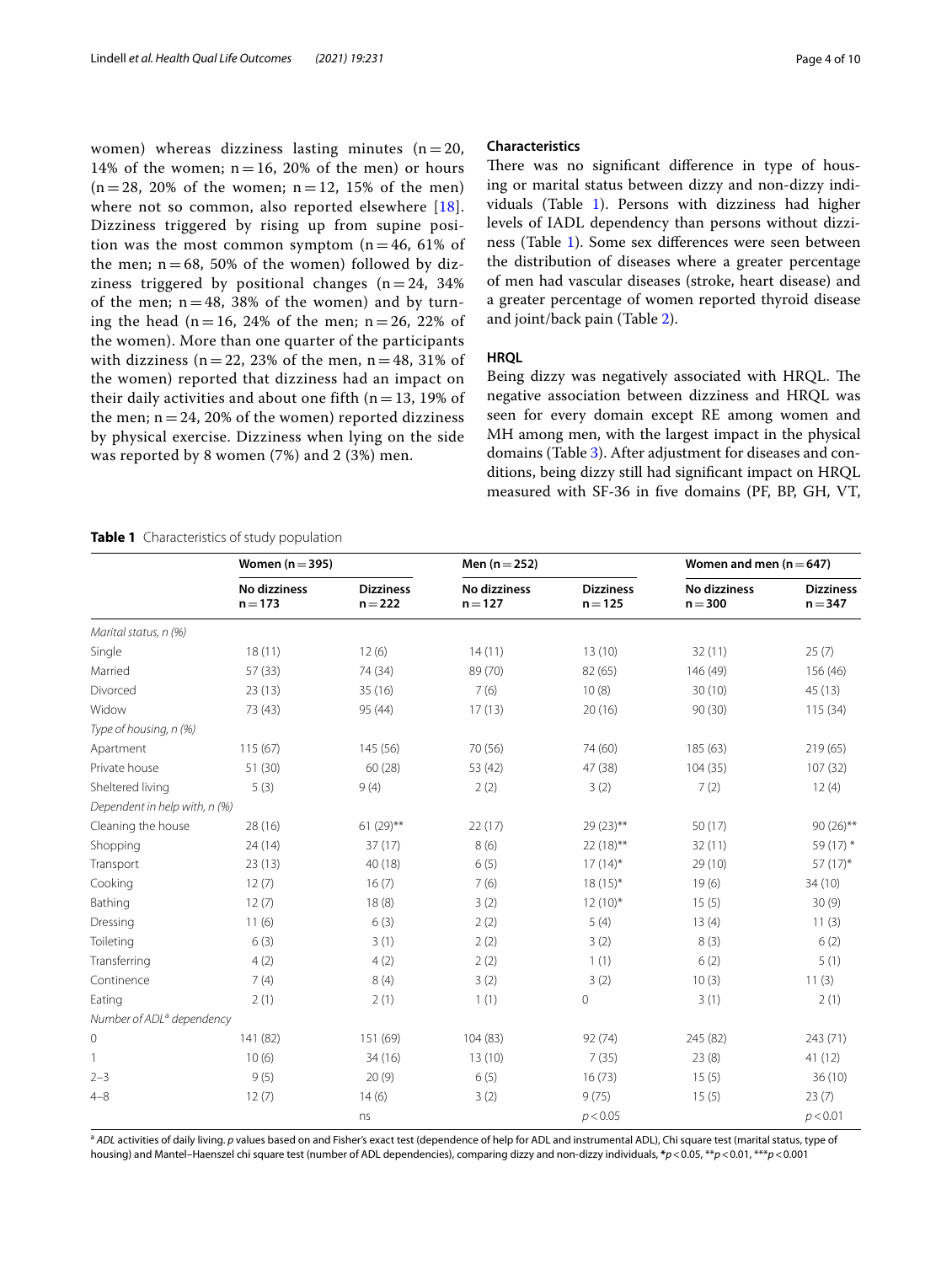<span id="page-4-0"></span>**Table 2** Frequency of conditions and diseases among men and women in the study cohort

|                         | Women ( $n = 395$ )<br>Frequency, n (%) | Men $(n = 252)$<br>Frequency, n (%) | p value |
|-------------------------|-----------------------------------------|-------------------------------------|---------|
|                         |                                         |                                     |         |
| <b>Diabetes</b>         | 49 (12)                                 | 41 (16)                             | 0.2     |
| Hypertension            | 228 (57)                                | 152 (59)                            | 0.6     |
| Thyroid disease         | 62(15)                                  | 15(6)                               | 0.001   |
| Lung disease            | 51(13)                                  | 31 (12)                             | 0.8     |
| Heart disease           | 89 (22)                                 | 82 (32)                             | 0.008   |
| Stroke/TIA <sup>a</sup> | 65 (16)                                 | 62(24)                              | 0.015   |
| Vision impairment       | 114 (28)                                | 73 (28)                             | 1.0     |
| Hearing impairment      | 120 (30)                                | 86 (33)                             | 0.4     |
| Joint/back problems     | 198 (49)                                | 102 (40)                            | 0.02    |

<sup>a</sup> *TIA* transient ischemic attack. *p* values comparing diferences between men and women

and SF) (Table [4](#page-5-0)). Joint/back problems and vision were the factors infuencing HRQL the most in the regression analyses (Table [5\)](#page-6-0). Men had slightly higher scores compared to women on all SF-36 subscales, but signifcant sex differences were only seen in the PF  $(p<0.01)$ , BP (*p*<0.01), and MH (*p*<0.05) domains (Table [6\)](#page-7-0).

#### **SOC**

There was no significant difference between dizzy and non-dizzy individuals in mean total scores of the SOC-13, nor when analyzing the subdomains, comprehensibility, manageability or meaningfulness, separately (Table [3](#page-4-1)). No sex diferences regarding mean total score were observed  $(p=0.94)$ . In multiple linear regression, an association was observed between SOC and HRQL in all SF-36 domains except PF (Table [5\)](#page-6-0).

<span id="page-4-1"></span>

|  | Table 3 HRQL (SF-36), SOC (SOC-13), SRH and tiredness among women and men with and without dizziness |
|--|------------------------------------------------------------------------------------------------------|
|--|------------------------------------------------------------------------------------------------------|

|                          | Women        |                  | Men          |                  | Women and men       |                  |
|--------------------------|--------------|------------------|--------------|------------------|---------------------|------------------|
|                          | No dizziness | <b>Dizziness</b> | No dizziness | <b>Dizziness</b> | <b>No dizziness</b> | <b>Dizziness</b> |
| SF-36, mean (SD)         |              |                  |              |                  |                     |                  |
| $n =$                    | 132          | 152              | 94           | 93               | 226                 | 245              |
| Physical functioning     |              |                  |              |                  |                     |                  |
| Role physical            | 69.7 (24.6)  | 57.2 (24.0) ***  | 77.6 (20.0)  | 65.6 (24.0) **   | 73.0 (23)           | 60.3 (24.9) ***  |
| Bodily pain              | 65.5 (41.6)  | 52.2 (44.0) **   | 73.8 (37.6)  | 55.6 (42.1) **   | 69.0 (40.0)         | 53.5 (43.3) ***  |
| General health           | 70.9 (27.3)  | 53.0 (24.1) ***  | 76.7 (25.3)  | $65.0(27.3)$ **  | 73.3 (26.7)         | 57.5 (25.9) ***  |
| Vitality                 | 70.0 (18.7)  | 56.5 (20.6) ***  | 68.1 (18.7)  | 60.6 $(21.5)$ *  | 69.2 (18.7)         | 58.0 (20.0) ***  |
| Social functioning       | 68.1 (21.6)  | 55.1 (24.4) ***  | 70.6 (20.6)  | 59.7 (23.1) **   | 69.2 (21.2)         | 56.8 (23.9) ***  |
| Role emotional           | 86.3 (20.1)  | 76.3 (25.7) **   | 87.8 (20.3)  | $81.1(25.0)$ *   | 86.9 (20.6)         | 78.1 (25.5) ***  |
| Mental health            | 76.1 (39.1)  | 67.6 (40.5)      | 79.6 (33.0)  | 68.4 (39.7) *    | 77.6 (36.7)         | 67.9 (40.1) **   |
|                          | 80.9 (18.3)  | 73.0 (21.8) **   | 84.5 (17.5)  | 80.7 (16.0)      | 82.4 (18.0)         | 75.9 (20) **     |
| SOC-13, mean (SD)        |              |                  |              |                  |                     |                  |
| $n =$                    | 126          | 146              | 98           | 82               | 228                 | 224              |
| SOC-13 total             | 75.4 (11.1)  | 74.2 (10.3)      | 75.7 (8.37)  | 74.7 (9.31)      | 75.5 (9.99)         | 74.4 (9.97)      |
| SOC:                     |              |                  |              |                  |                     |                  |
| Comprehensibility        | 28.0 (4.60)  | 28.0 (4.26)      | 28.7 (3.59)  | 28.0 (3.95)      | 28.3 (4.19)         | 28.0 (4.15)      |
| Manageability            | 23.0 (3.96)  | 22.6 (3.51)      | 23.0 (3.07)  | 22.9(3.01)       | 23.0 (3.59)         | 22.7 (3.34)      |
| Meaningfulness           | 24.2 (4.61)  | 24.0 (4.20)      | 24.6 (3.09)  | 23.8 (4.19)      | 24.4 (4.02)         | 23.8 (4.19)      |
| SRH and tiredness, n (%) |              |                  |              |                  |                     |                  |
| Very good                | 54 (32)      | 22(10)           | 39 (31)      | 12(10)           | 93 (31)             | 34(10)           |
| Good                     | 103(61)      | 154 (70)         | 79 (63)      | 95 (77)          | 182 (62)            | 249 (72)         |
| Pretty poor              | 12(7)        | 39 (18)          | 6(5)         | 14(11)           | 18(6)               | 53 (16)          |
| Very poor                | 1(1)         | 5(2)             | 2(2)         | 3(2)             | 3(1)                | 8(2)             |
|                          |              | p < 0.0001       |              | p < 0.001        |                     | p < 0.0001       |
| Not feeling well         | 22(13)       | $62(29)$ **      | 15(12)       | 31 (25) **       | 37(13)              | 93 (27) ***      |
| Feeling tired            | 61 (36)      | $113(52)$ **     | 35 (28)      | 57 (46) **       | 96 (32)             | $170(50)$ ***    |

Health-related quality of life (HRQL) measured with Short form Health Survey questionnaire (SF-36), Sense of coherence (SOC-13), self-rated health (SRH) and tiredness among women and men with and without dizziness

*p* values based on *t* test (SF-36, SOC-13), Mantel–Haenszel chi square test (SRH) and Fisher's exact test (feeling tired, not feeling well), comparing dizzy and non-dizzy individuals (SF-36, SOC-13), **\****p*<0.05, \*\**p*<0.01, \*\*\**p*<0.001.

The maximum score for SF-36 is 100 for every domain, higher scores indicate better HRQL. The maximum total score for SOC-13 is 91 (range 13–91), higher scores indicate higher sense of coherence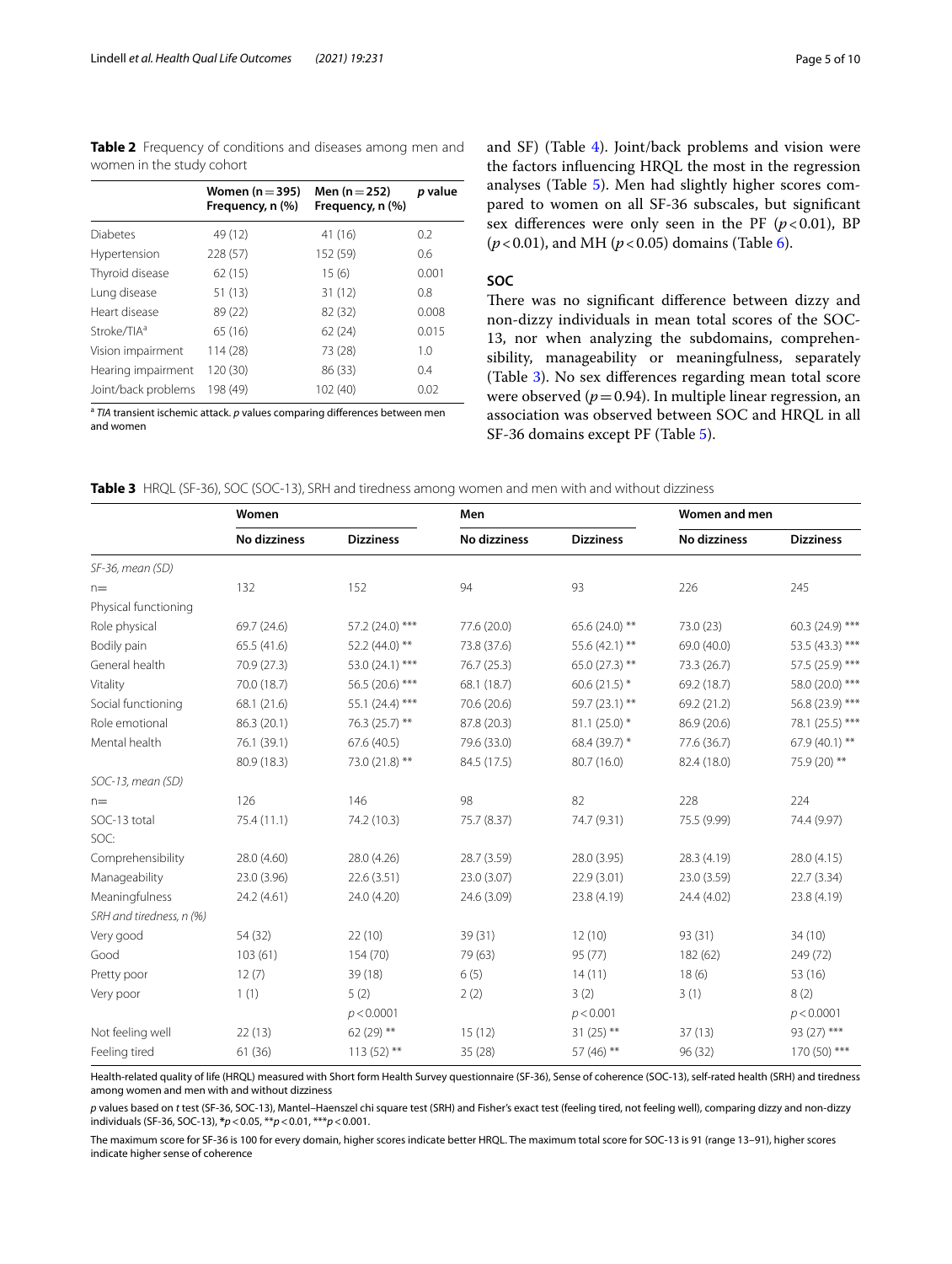<span id="page-5-0"></span>**Table 4** Diference in mean in the domains of the Short form Health Survey questionnaire (SF-36)

|                            | Physical<br>functioning | Role physical Bodily pain |                | <b>General health Vitality</b> |                           | <b>Social</b><br>functioning | Role<br>emotional | <b>Mental health</b>            |
|----------------------------|-------------------------|---------------------------|----------------|--------------------------------|---------------------------|------------------------------|-------------------|---------------------------------|
| Dizziness, unad-<br>justed |                         |                           |                |                                |                           |                              |                   |                                 |
| Mean                       | $-12.4$                 | $-15.1$                   | $-15.5$        | $-11$                          | $-12.3$                   | $-8.5$                       | $-9.1$            | $-6.3$                          |
| $Cl^a$                     | $-8.1, -16.8$           | $-7.5 - 22.7$             | $-10.7 - 20.3$ | $-7.3 - 14.6$                  |                           | $-8.2 - 16.4 - 4.3 - 12.7$   |                   | $-2.0$ , $-12.7 - 2.8$ , $-9.7$ |
| $p$ value                  | < 0.0001                | 0.0001                    | < 0.0001       | < 0.0001                       | < 0.0001                  | 0.0001                       | 0.0001            | 0.0004                          |
| Dizziness,<br>adjusted*    |                         |                           |                |                                |                           |                              |                   |                                 |
| Mean                       | $-6$                    | $-7.4$                    | $-8.2$         | $-4.2$                         | $-6.4$                    | $-4.9$                       | $-5.4$            | $-2.7$                          |
| $\Box$                     | $-10.3 - 1.6$           | $-15.5 - 0.7$             | $-12.6. - 3.6$ | $-7.6 - 0.5$                   | $-10.4 - 2.4 - 9.3 - 0.5$ |                              | $-13, -2.1$       | $-6.0 - 0.7$                    |
| $p$ value                  | 0.007                   | 0.07                      | 0.0005         | 0.02                           | 0.002                     | 0.03                         | 0.2               | 0.1                             |

Difference in mean in the domains of the Short form Health Survey questionnaire (SF-36) measuring health-related quality of life between dizzy and no dizzy participants, unadjusted and adjusted\* values

<sup>a</sup> CI confidence interval

\*Adjusted for sex, sense of coherence (SOC)-13 total score, diabetes, hypertension, hypothyroidism, lung disease (chronic obstructive pulmonary disease, asthma, chronic bronchitis), heart disease, stroke/transient ischemic attack, vision impairment, hearing impairment, joint problems and sum of seven diseases in a linear regression

#### **SRH and tiredness**

A total of 73% of the dizzy participants reported feeling well, compared to 87% of the non-dizzy participants (Table [3](#page-4-1)). Half of the participants reporting dizziness (50%) felt generally tired compared to about one-third ([3](#page-4-1)2%) of the non-dizzy participants  $(p < 0.001)$  (Table 3). The odds ratio of feeling tired if reporting dizziness was 2.13 (CI 1.54–2.93, *p*<0.0001) and 2.65 (CI 1.75–4.04, *p*<0.0001) for not feeling well if reporting dizziness.

#### **Discussion**

The aim of this study was to assess dizziness in relation to HRQL SOC, SRH and diseases among older adults living in an urban area in Sweden. We found that dizzy seniors were more tired and considered their HRQL and health to be poorer than non-dizzy seniors. There was a distinct diference in HRQL between dizzy and non-dizzy persons, where dizziness was associated with poorer HRQL particularly in the aspects of physical health.

In this study we found that HRQL was negatively infuenced by having dizziness and dizziness together with joint/back problems and vision impairment were the conditions infuencing HRQL the most in multivariate analyses. Having joint/back problems as well as vision impairment (cataracts) may themselves result in feeling unsteady and having balance problems  $[4, 36]$  $[4, 36]$  $[4, 36]$ . There was some correlation between SOC and HRQL but no signifcant diference in SOC between dizzy and non-dizzy participants.

Approximately half of the study population reported problems with dizziness or unsteadiness (54%), which is in line with previous reports from geriatric settings [\[37](#page-9-0)], but higher than previous research in Swedish settings [[1\]](#page-8-0). Dizziness tends to be more common with increasing age as well as with higher morbidity and may well be a sign associated with morbidity, also in younger ages [\[5](#page-8-3)]. Having dizziness, non-vertigo type, has been associated with higher mortality risk, compared to dizziness due to peripheral causes  $[38]$  $[38]$ . The most common duration of dizziness was seconds and symptoms triggered by raising up or by positional changes, symptoms often seen in orthostatic hypotension or benign paroxysmal positional vertigo (BPPV). Dizziness and imbalance are also often associated with fear of falling as well as sometimes can be part of aging and frailty  $[4, 18]$  $[4, 18]$  $[4, 18]$  $[4, 18]$  $[4, 18]$ . Here, we found that participants with dizziness showed a lower HRQL than those without, including when adjusting for underlying comorbidities. Women in general tend to report poorer health and HRQL and seek medical care more often compared to men, and are prescribed more medications [[39\]](#page-9-2) [40](#page-9-3), however, similar sex diferences were not distinctly observed here, possibly due to the high age of the participants.

Knowledge of the impact of dizziness on HRQL among older adults is of great importance because the overall well-being and activity level may be hampered and this population may risk isolation due to fear of going out alone, as well as frustration and decreased self-esteem [[17,](#page-8-33) [41](#page-9-4)]. Chronic dizziness may also lead to loss of confdence and restriction of physical and social activities to reduce risk of inconvenient symptoms.

The SF-36, although designed as a multidimensional tool to measure HRQL, targets mainly physical function and general health with less focus on mental health. The focus on function may be a reason why joint/back problems as well as vision impairment infuenced HRQL so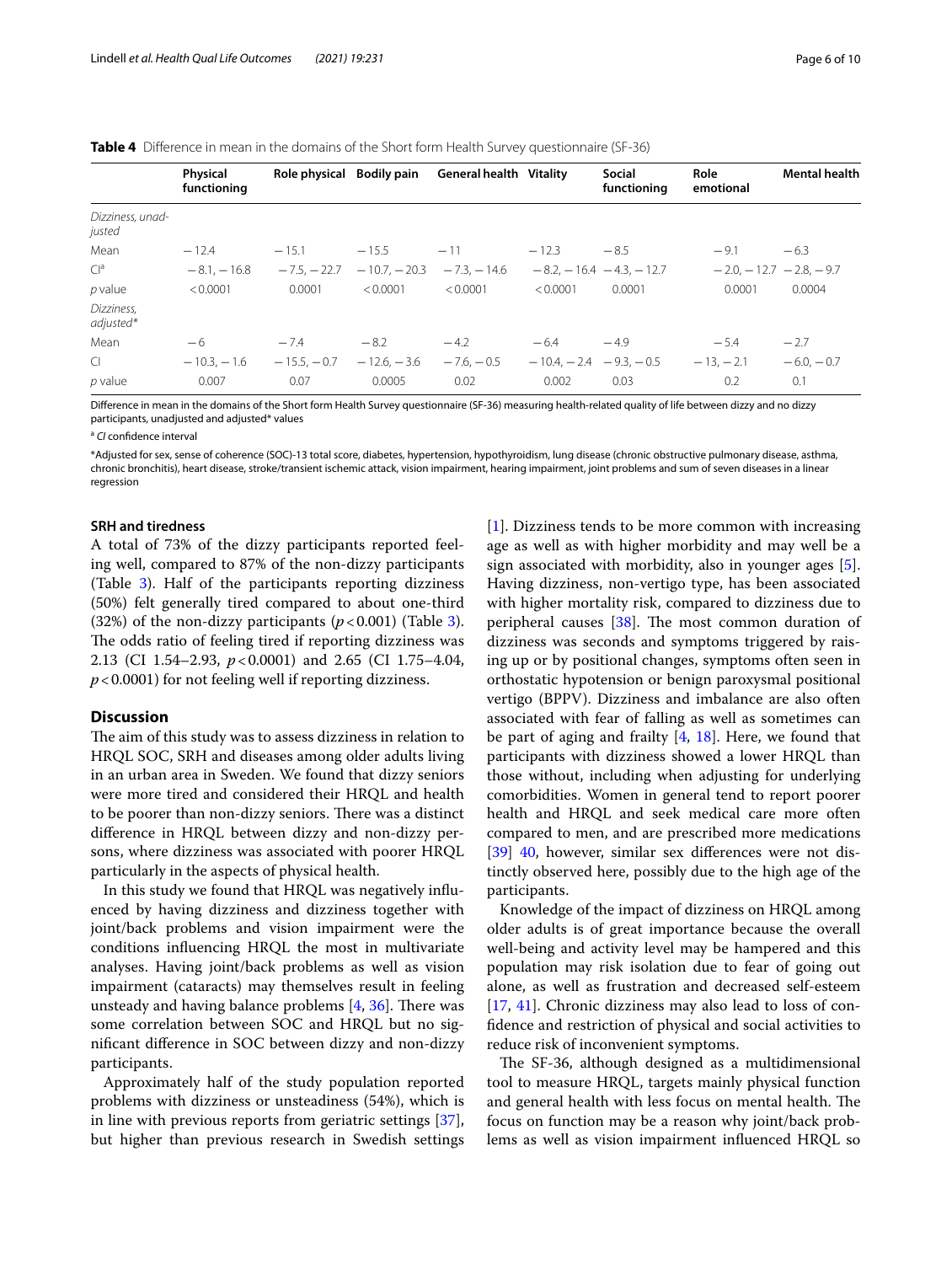<span id="page-6-0"></span>

| <b>Table 5</b> Multivariable linear regression between different domains of SF-36 and SOC-13, gender, conditions and diseases |  |  |  |
|-------------------------------------------------------------------------------------------------------------------------------|--|--|--|
|-------------------------------------------------------------------------------------------------------------------------------|--|--|--|

| SF-36 domain         | Variable           | <b>Estimate</b> | CI             | R-square | p value  |
|----------------------|--------------------|-----------------|----------------|----------|----------|
| Physical functioning | Intercept          | 88.3            |                |          |          |
|                      | Female sex         | $-5.9$          | $-10.2, -1.6$  | 0.24     | 0.007    |
|                      | <b>Dizziness</b>   | $-6$            | $-10.3, -1.6$  |          | 0.007    |
|                      | <b>Diabetes</b>    | $-10.7$         | $-16.9, -4.4$  |          | 0.0009   |
|                      | Lung disease       | $-13.4$         | $-19.7 - 7.1$  |          | < 0.0001 |
|                      | Vision impairment  | $-6.7$          | $-11.1, -2.3$  |          | 0.003    |
|                      | Joint/back problem | $-14.8$         | $-19.5, -10.2$ |          | < 0.0001 |
| Role physical        | Intercept          | 30.3            |                |          |          |
|                      | SOC-13 total score | 0.7             | 0.26, 1.1      | 0.14     | 0.001    |
|                      | Heart disease      | $-12.8$         | $-21.8, -4.0$  |          | 0.005    |
|                      | Vision impairment  | $-10.7$         | $-18.8, -2.6$  |          | 0.01     |
|                      | Joint/back problem | $-16.9$         | $-25.1, -8.7$  |          | < 0.0001 |
| Bodily pain          | Intercept          | 56.7            |                |          |          |
|                      | <b>Dizziness</b>   | $-8.2$          | $-12.8, -3.6$  | 0.31     | 0.0005   |
|                      | SOC-13 total score | 0.4             | 0.18, 0.63     |          | 0.0004   |
|                      | Vision impairment  | $-6.3$          | $-11.0, -1.7$  |          | 0.008    |
|                      | Joint/back problem | $-23$           | $-28.5 - 18.7$ |          | < 0.0001 |
| General health       | Intercept          | 60.9            |                |          |          |
|                      | SOC-13 total score | 0.3             | 0.1, 0.5       | 0.36     | 0.0003   |
|                      | <b>Diabetes</b>    | $-6.9$          | $-11.8, -1.9$  |          | 0.007    |
|                      | Lung disease       | $-7.05$         | $-12.1, -2.0$  |          | 0.006    |
|                      | Heart disease      | $-10.5$         | $-14.4, -6.7$  |          | < 0.0001 |
|                      | Vision impairment  | $-5.6$          | $-9.0, -10.1$  |          | 0.002    |
|                      | Joint/back problem | $-13.6$         | $-17.1, -10.1$ |          | < 0.0001 |
| Vitality             | Intercept          | 32.6            |                |          |          |
|                      | <b>Dizziness</b>   | $-6.4$          | $-10.4, -2.4$  | 0.3      | 0.002    |
|                      | SOC-13 total score | 0.7             | 0.5, 0.9       |          | < 0.0001 |
|                      | Heart disease      | $-7.7$          | $-12.1, -3.3$  |          | 0.0008   |
|                      | Vision impairment  | $-5.7$          | $-9.8, -1.7$   |          | 0.006    |
|                      | Joint/back problem | $-8.5$          | $-12.7, -4.3$  |          | < 0.0001 |
| Social functioning   | Intercept          | 45              |                |          |          |
|                      | SOC-13 total score | 0.6             | 0.4, 0.8       | 0.11     | < 0.0001 |
|                      | Joint/back problem | $-9.2$          | $-13.6, -4.7$  |          | < 0.0001 |
| Role emotional       | Intercept          | 13.8            |                |          |          |
|                      | SOC-13 total score | $\mathbf{1}$    | 0.6, 1.4       | 0.1      | < 0.0001 |
|                      | <b>Diabetes</b>    | $-15.4$         | $-26.3, -4.5$  |          | 0.006    |
| Mental health        | Intercept          | 11.7            |                |          |          |
|                      | SOC-13 total score | $\mathbf{1}$    | 0.8, 1.1       | 0.28     | < 0.0001 |
|                      | Joint/back problem | $-5.8$          | $-9.1, -2.5$   |          | 0.0007   |

Multivariable linear regression between diferent domains of Short form Health Survey questionnaire (SF-36) and sense of coherence (SOC-13), self-rated health (SRH), gender, conditions and diseases remaining after backward elimination process using exclusion criteria *p*>0.01

Predictors included in the frst step of the backward selection were female sex, dizziness, Sense of Coherence (SOC total score), diabetes, hypertension, hyper or hypothyroidism, lung disease (chronic bronchitis, asthma, chronic obstructive pulmonary disease), cardiac infarction/heart failure, prior stroke, vision or hearing impairment and joint/back problems

much in this study. The MH and RE domains are the two domains in SF-36 that evaluate the mental health aspects, of which the SF-36 MH domain showed the strongest correlation with SOC. This indicates that dizziness and impaired balance are associated with decreased HRQL in older people in aspects of physical function and general health rather than in mental or psychological parts. The enhanced level of ADL-dependency also indicates a decline in functional aspects among persons with dizziness.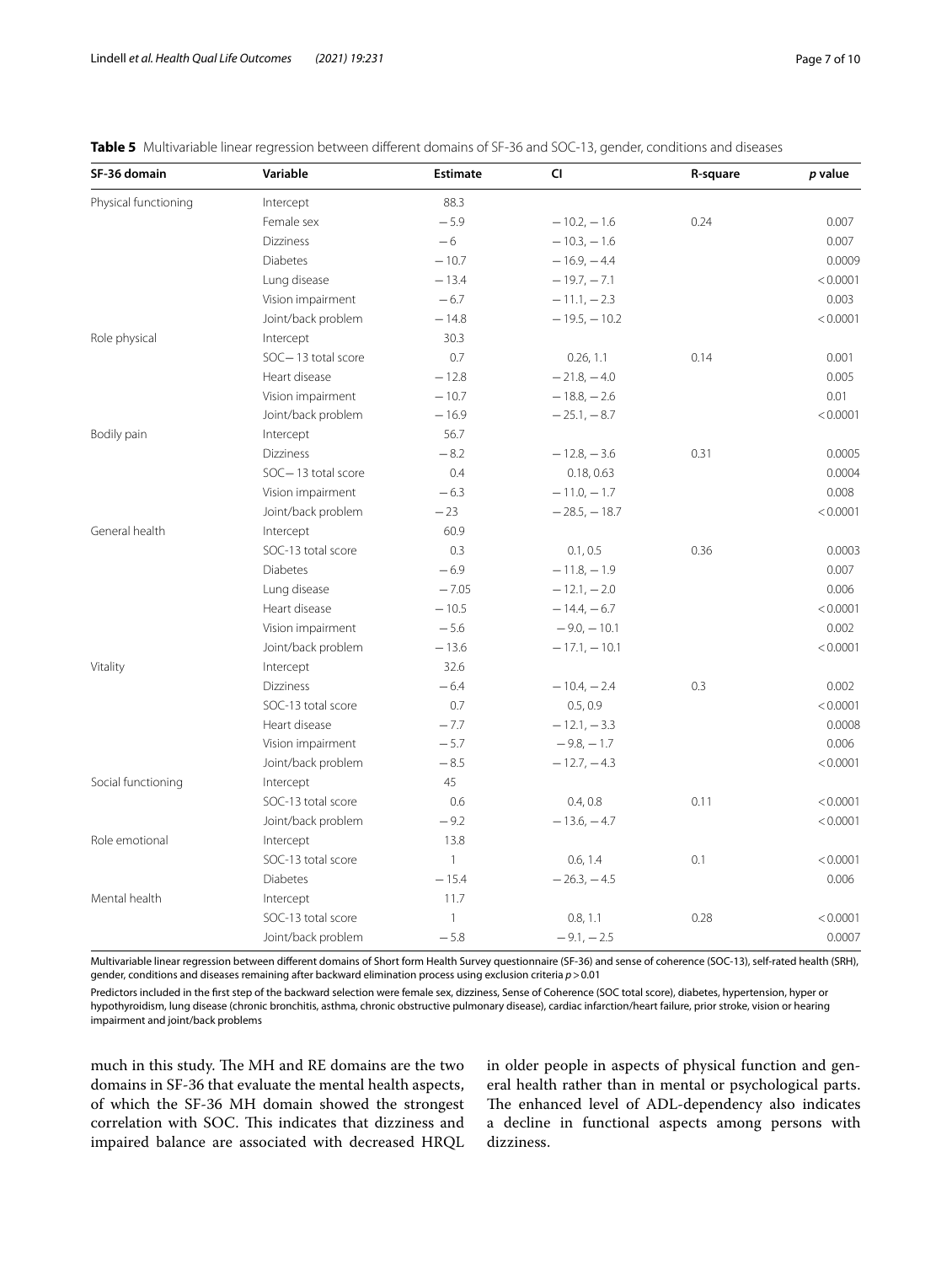<span id="page-7-0"></span>**Table 6** Mean scores of the diferent domains in the Short form Health Survey questionnaire (SF-36) divided by sex

| Mean (SD <sup>a</sup> ) among women and men |              |           |               |  |  |
|---------------------------------------------|--------------|-----------|---------------|--|--|
| <b>Domains</b>                              | <b>Total</b> | Women     | Men           |  |  |
|                                             | $n = 467$    | $n = 284$ | $n = 185$     |  |  |
| Physical functioning                        | 66.5(25)     | 63.0(25)  | $71.7(23)$ ** |  |  |
| Role physical                               | 61.0(42)     | 58.5 (43) | 64.9(41)      |  |  |
| Bodily pain                                 | 65.1(27)     | 61.4(27)  | 70.9 (27)**   |  |  |
| General health                              | 63.5(21)     | 62.9(21)  | 64.4 (20)     |  |  |
| Vitality                                    | 62.7(23)     | 61.1(24)  | 65.2(22)      |  |  |
| Social functioning                          | 82.4 (24)    | 81.0 (24) | 84.5 (23)     |  |  |
| Role emotional                              | 72.6 (39)    | 71.6(40)  | 74.0 (37)     |  |  |
| Mental health                               | 79.0 (19)    | 76.7 (21) | $82.6(17)^*$  |  |  |

Mean scores of the diferent domains in the Short form Health Survey measuring health-related quality of life. The maximum score for SF-36 is 100 for every domain with higher scores indicating better health-related quality of life

<sup>a</sup> *SD* standard deviation. *p* values based on *t* test comparing men and woman, **\****p*<0.05; \*\**p*<0.01

In line with the fndings of Mendel et al*.* investigating patients with vestibular disorders, having dizziness was not associated with lower mean total SOC score  $[29]$  $[29]$  $[29]$  in this population-based sample. The salutogenetic concept includes and combines many aspects of quality of life, including phycological and interpersonal and personal resources. As dizziness is so associated with comorbidity and decreased SRH and HRQL, an association between dizziness and total SOC-score could be expected, however not the case. Potentially because SOC focuses on less functional aspects of quality of life and more on personality traits. Antonovsky hypothesized that a high SOC may be a resource in creating positive health and may work as a bufer against life stressors, possibly seen as a protecting capacity at least if good health is preserved [\[35,](#page-8-30) [42](#page-9-5)]. In this cohort of 79-years-old mainly ordinary-home-dwelling individuals, we found an overall high level of SOC, higher than in other surveys investigating older seniors [[43](#page-9-6)] and higher than in a middle-aged Swedish group investigated previously  $[44]$  $[44]$ . Also, SF-36 was high in relation to other reference age-related groups  $[45]$  $[45]$ . This high level of SOC, together with the high level of SRH indicates that the cohort is generally healthy and report being satisfed with their health situation.

Finally, one has to consider HRQL and health as complex constructs, which are infuenced by many factors. Having dizziness showed negative associations with HRQL, tiredness and SRH, but not with SOC, possibly indicates that dizziness in old age mainly is associated with a decline in the self-perceived health status or the functional abilities of the person.

#### **Strengths and limitations**

The strength of this study is the truly population-based sample selected through date of birth in the population registry. The examinations were performed by specially trained nurses or physicians. Due to the cross-sectional design of the study, the direction of the association cannot be established. No validated questionnaire for measuring dizziness were used Asking about both dizziness and unsteadiness in one question has some limitations as it results in asking two questions as one. Furthermore, the study is part of a multidisciplinary survey, which is why more participants completed the study questions about dizziness and general health than answered the validated SOC-13  $(n=452)$  and SF-36 questionnaires ( $n=467$ ).

#### **Conclusion**

Dizziness was negatively associated with HRQL, also after adjusting for comorbidities. Identifcation and treatment of dizziness, when possible, are important because reduction of dizziness symptoms may potentially help to enhance overall well-being in this age group.

#### **Acknowledgements**

The authors thank Valter Sundh for statistical support

#### **Authors' contributions**

EL, main author, responsible for design of the work and analyzing the data and writing of the manuscript. CF, responsible for design of the work, interpretation of the data, drafting and critically revising the work including statistical analyses. TK, writing author, responsible for design of the work, interpretation of the data and critically revising the manuscript. Mia Johansson, writing author, responsible for design of the work and critically revising the manuscript. LK, writing author, responsible analyzing and interpretation of the data and critically revising the manuscript. LR, responsible for study set up, data collection and analyzing the data and critically revising the manuscript. HFE, responsible for study set up, data collection and analyzing the data and critically revising the manuscript. MMF responsible for study set up, data collection and analyzing the data and critically revising the manuscript. IS responsible for study set up, data collection and analyzing the data and critically revising the manuscript. All authors have approved the fnal version of the manuscript to be published. All authors read and approved the fnal manuscript.

#### **Funding**

Open access funding provided by University of Gothenburg. The study was fnanced by grants from the Swedbank Sjuhärad foundation as well as Local Research and Development Council, Södra Älvsborg, the Amlöv's foundation, the Swedish state under the agreement between the Swedish government and the county councils, the ALF-agreement [Grant Number ALF716681]; the Swedish Research Council [Grant Numbers 2015-02830, 2013-8717]; Swedish Research Council for Health, Working Life and Wellfare [Grant Numbers 2008-1229, 2012-1138, 2006-0596, 2008-1111, 2010-0870, 2013-1202, and 2013-2300, and 2013-2496 to Centre for Aging and Health]; Swedish Brain Power; Konung Gustaf V:s och Drottning Victorias Frimurarestiftelse; Swedish Alzheimerfonden; Hjärnfonden; The Alzheimer's Association Zenith Award [Grant Number ZEN-01-3151]; The Alzheimer's Association Stephanie B. Overstreet Scholars [Grant Number IIRG-00-2159]; Stiftelsen Wilhelm och Martina Lundgrens vetenskapsfond; Stiftelsen Demensfonden; Handlanden Hjalmar Svenssons Forskningsfond; Eivind och Elsa K:son Sylvans stiftelse; Stiftelsen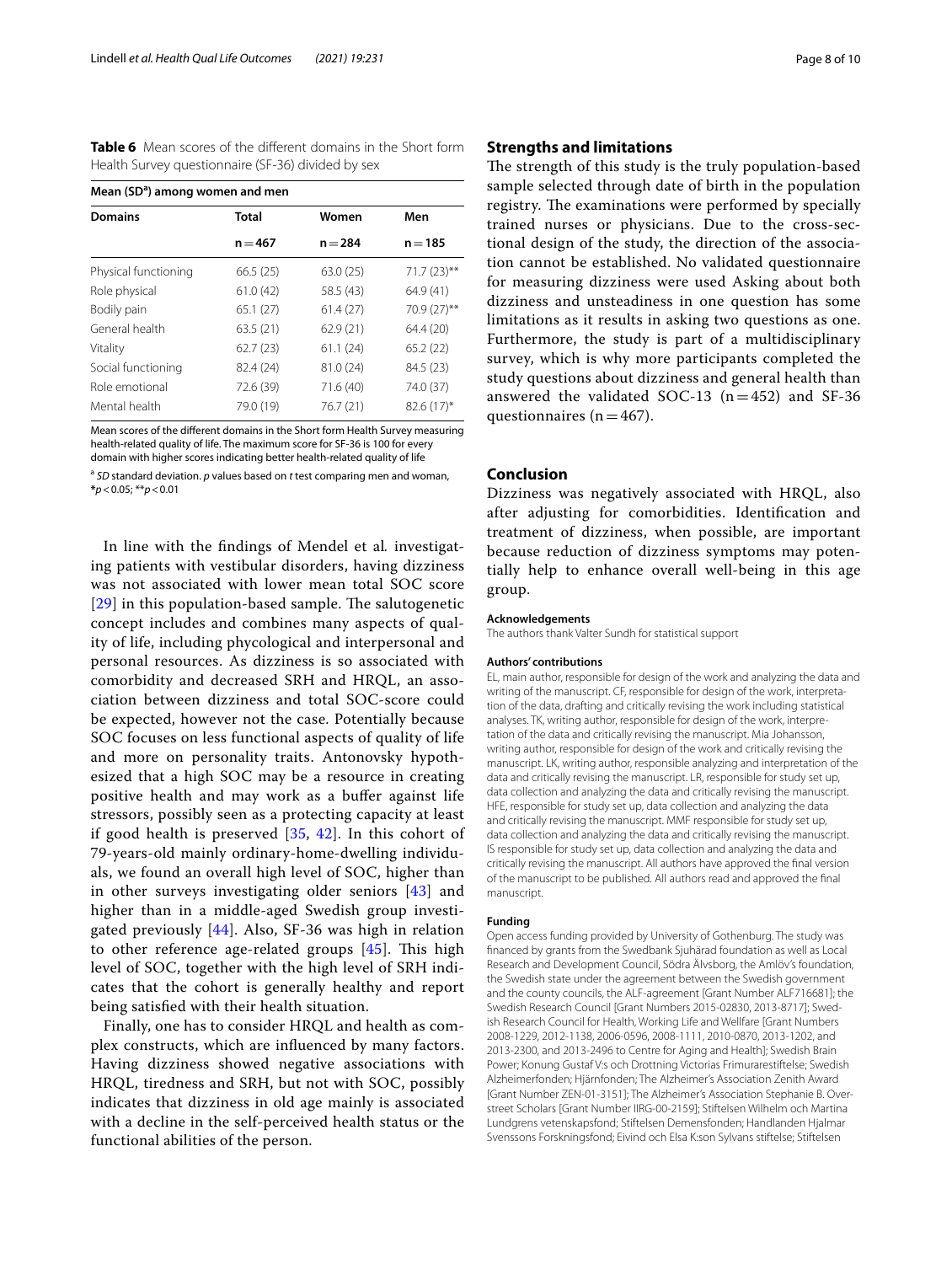Söderström-Königska Sjukhemmet; Stiftelsen för Gamla Tjänarinnor; Stiftelsen Professor Bror Gadelius Minnesfond.

#### **Availability of data and materials**

Not applicable.

#### **Declarations**

#### **Ethics approval and consent to participate**

The study was conducted according to the Declaration of Helsinki and was approved by the Regional Ethical Review Board in Gothenburg, Sweden. All participants gave their informed written consent before inclusion in the study.

#### **Consent for publication**

All authors have read and approved the resubmission of the manuscript.

#### **Competing interests**

On behalf of all authors, the corresponding author states that there is no confict of interest.

#### **Author details**

<sup>1</sup> Department of Otorhinolaryngology, Head and Neck Surgery, Institute of Clinical Sciences, Sahlgrenska Academy, Sahlgrenska Universitetssjukhuset, Gothenburg University, Gröna Stråket 5, 413 45 Gothenburg, Sweden. <sup>2</sup>Department of Otorhinolaryngology, Region Västra Götaland, Sahlgrenska University Hospital, 413 45 Gothenburg, Sweden. <sup>3</sup> Department of Occupational Therapy and Physiotherapy, Institute of Clinical Sciences, Sahlgrenska Academy, Gothenburg University, 413 45 Gothenburg, Sweden. <sup>4</sup> Department of Oncology, Institute of Clinical Sciences, Sahlgrenska Academy, Gothenburg University, 413 45 Gothenburg, Sweden. <sup>5</sup> Neuropsychiatric Epidemiology Unit, Institute of Neuroscience and Physiology Sahlgrenska Academy, Centre for Ageing and Health (AgeCap), University of Gothenburg, Gothenburg, Sweden.

# Received: 14 February 2021 Accepted: 15 September 2021

#### **References**

- <span id="page-8-0"></span>Jonsson R, Sixt E, Landahl S, Rosenhall U. Prevalence of dizziness and vertigo in an urban elderly population. J Vestib Res Equilib Orientat. 2004;14(1):47–52.
- <span id="page-8-1"></span>2. Fernandez L, Breinbauer HA, Delano PH. Vertigo and dizziness in the elderly. Front Neurol. 2015;6:144.
- <span id="page-8-2"></span>3. Grimby A, Rosenhall U. Health-related quality of life and dizziness in old age. Gerontology. 1995;41(5):286–98.
- <span id="page-8-31"></span>4. Kao AC, Nanda A, Williams CS, Tinetti ME. Validation of dizziness as a possible geriatric syndrome. J Am Geriatr Soc. 2001;49(1):72–5.
- <span id="page-8-3"></span>5. Tamber B. Self-reported faintness or dizziness—comorbidity and use of medicines. An epidemiological study. Scand J Public Health. 2009;37:613–20.
- <span id="page-8-4"></span>6. Sweden S. The future population of Sweden 2015–2060. Statistics Sweden. 2015.
- <span id="page-8-5"></span>7. Boelens C, Hekman EE, Verkerke GJ. Risk factors for falls of older citizens. Technol Health Care. 2013;21(5):521–33.
- <span id="page-8-6"></span>8. Lindell E, Kollén L, Johansson M, Karlsson T, Rydén L, Falk Erhag H, et al. Benign paroxysmal positional vertigo, dizziness, and health-related quality of life among older adults in a population-based setting. Eur Arch Otorhinolaryngol. 2021;278(5):1637–44.
- <span id="page-8-7"></span>9. Cummins RA, Lau AL, Stokes M. HRQOL and subjective well-being: noncomplementary forms of outcome measurement. Expert Rev Pharmacoecon Outcomes Res. 2004;4(4):413–20.
- <span id="page-8-8"></span>10. Testa MA, Simonson DC. Assessment of quality-of-life outcomes. N Engl J Med. 1996;334(13):835–40.
- <span id="page-8-9"></span>11. Moons P. Why call it health-related quality of life when you mean perceived health status? Eur J Cardiovasc Nurs. 2004;3(4):275–7.
- <span id="page-8-10"></span>12. Fayers PM. Quality of Life: the assessment, analysis and interpretation of patient-reported outcomes; 2007.
- <span id="page-8-11"></span>13. Hull SL, Kneebone II, Farquharson L. Anxiety, depression, and fall-related psychological concerns in community-dwelling older people. Am J Geriatr Psychiatry. 2013;21(12):1287–91.
- <span id="page-8-12"></span>14. Halaweha W, Grimby-Ekmanb S. Physical activity and health-related quality of life among community dwelling elderly. J Clin Med Res. 2015;7(11):845–52.
- 15. Weidt S, Bruehl AB, Straumann D, Hegemann SC, Krautstrunk G, Rufer M. Health-related quality of life and emotional distress in patients with dizziness: a cross-sectional approach to disentangle their relationship. BMC Health Serv Res. 2014;14:317.
- 16. Cheng YY, Kuo CH, Hsieh WL, Lee SD, Lee WJ, Chen LK, et al. Anxiety, depression and quality of life (QoL) in patients with chronic dizziness. Arch Gerontol Geriatr. 2012;54(1):131–5.
- <span id="page-8-33"></span>17. Ciorba A, Bianchini C, Scanelli G, Pala M, Zurlo A, Aimoni C. The impact of dizziness on quality-of-life in the elderly. Eur Arch Otorhinolaryngol. 2017;274(3):1245–50.
- <span id="page-8-13"></span>18. Lindell E, Kollén L, Johansson M, Karlsson T, Rydén L, Zettergren A, et al. Dizziness and its association with walking speed and falls efficacy among older men and women in an urban population. Aging Clin Exp Res. 2020;32(6):1049–56.
- <span id="page-8-14"></span>19. Horder H, Skoog I, Frandin K. Health-related quality of life in relation to walking habits and ftness: a population-based study of 75-year-olds. Qual Life Res. 2013;22(6):1213–23.
- <span id="page-8-15"></span>20. Kollen L, Horder H, Moller C, Frandin K. Physical functioning in older persons with dizziness: a population-based study. Aging Clin Exp Res. 2017;29(2):197–205.
- <span id="page-8-16"></span>21. Ware JE, Sherbourne CD. The MOS 36-item short-form health survey (SF-36). I. Conceptual framework and item selection. Med Care. 1992;30(6):473–83.
- <span id="page-8-17"></span>22. DeSalvo KB, Fisher WP, Tran K, Bloser N, Merrill W, Peabody J. Assessing measurement properties of two single-item general health measures. Qual Life Res. 2006;15(2):191–201.
- <span id="page-8-18"></span>23. Jylha M. What is self-rated health and why does it predict mortality? Towards a unifed conceptual model. Soc Sci Med. 2009;69(3):307–16.
- <span id="page-8-19"></span>24. Desalvo KB, Muntner P. Discordance between physician and patient selfrated health and all-cause mortality. Ochsner J. 2011;11(3):232–40.
- <span id="page-8-20"></span>25. Idler EL, Benyamini Y. Self-rated health and mortality: a review of twentyseven community studies. J Health Soc Behav. 1997;38(1):21–37.
- <span id="page-8-21"></span>26. Huohvanainen E, Strandberg AY, Stenholm S, Pitkala KH, Tilvis RS, Strandberg TE. Association of self-rated health in midlife with mortality and old age frailty: a 26-year follow-up of initially healthy men. J Gerontol A Biol Sci Med Sci. 2016;71(7):923–8.
- <span id="page-8-22"></span>27. Eriksson M, Lindstrom B. Antonovsky's sense of coherence scale and the relation with health: a systematic review. J Epidemiol Community Health. 2006;60(5):376–81.
- <span id="page-8-23"></span>28. Drageset J, Eide GE, Nygaard HA, Bondevik M, Nortvedt MW, Natvig GK. The impact of social support and sense of coherence on health-related quality of life among nursing home residents–a questionnaire survey in Bergen, Norway. Int J Nurs Stud. 2009;46(1):65–75.
- <span id="page-8-24"></span>29. Mendel B, Bergenius J, Langius A. The sense of coherence: a tool for evaluating patients with peripheral vestibular disorders. Clin Otolaryngol Allied Sci. 2001;26(1):19–24.
- <span id="page-8-25"></span>30. Green JD Jr, Verrall A, Gates GA. Quality of life instruments in Meniere's disease. Laryngoscope. 2007;117(9):1622–8.
- <span id="page-8-26"></span>31. Wallace M, Shelkey M. Katz index of independence in activities of daily living (ADL). Urol Nurs. 2007;27(1):93–4.
- <span id="page-8-27"></span>32. Sullivan M, Karlsson J, Ware JE. The Swedish SF-36 Health Survey—I. Evaluation of data quality, scaling assumptions, reliability and construct validity across general populations in Sweden. Soc Sci Med. 1995;41(10):1349–58.
- <span id="page-8-28"></span>33. Sullivan M, Karlsson J. The Swedish SF-36 Health Survey III. Evaluation of criterion-based validity: results from normative population. J Clin Epidemiol. 1998;51(11):1105–13.
- <span id="page-8-29"></span>34. Antonovsky A. The structure and properties of the sense of coherence scale. Soc Sci Med. 1993;36(6):725–33.
- <span id="page-8-30"></span>35. Eriksson M, Lindstrom B. Validity of Antonovsky's sense of coherence scale: a systematic review. J Epidemiol Community Health. 2005;59(6):460–6.
- <span id="page-8-32"></span>36. Chang J, Hwang SY, Park SK, Kim JH, Kim HJ, Chae SW, et al. Prevalence of dizziness and associated factors in South Korea: a cross-sectional survey from 2010 to 2012. J Epidemiol. 2018;28(4):176–84.